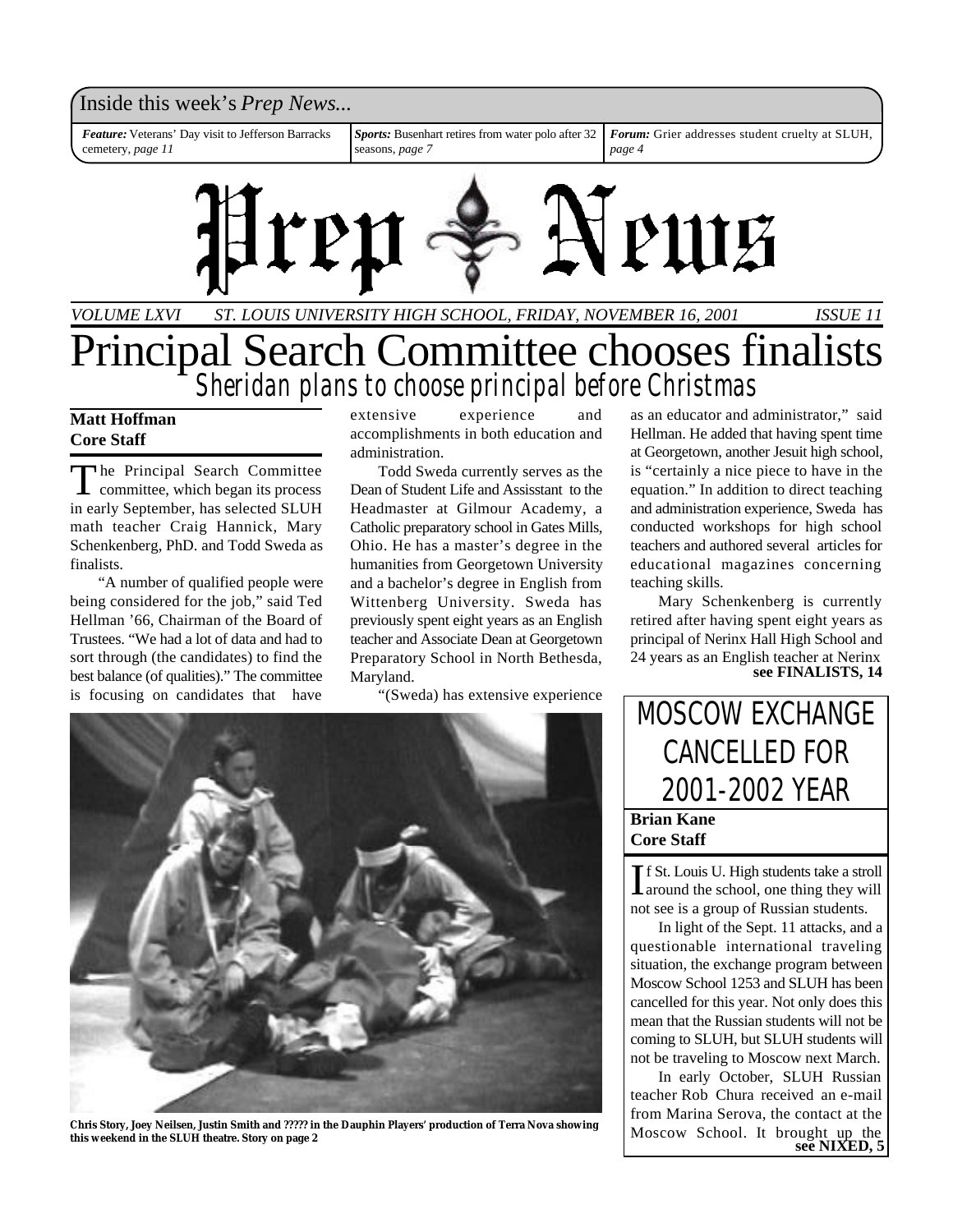## 2 **Sports News** November 16, 2001 CloseUp trip cancelled due to lack of participation

### **Denis Agniel Reporter**

It seems that this year Mr. Smith will be the only one going to Washington. the only one going to Washington.

Due to lack of student interest, the administration cancelled the annual CloseUp trip, scheduled for Jan. 27 through Feb. 2. Principal Robert Bannister cited "a lot of concerns" felt by many prospective students and parents about traveling to Washington, D.C.

Bannister emphasized that the administration does not harbor any fears about travel. He said, "I think more concerns from parents and students caused the lack of signups," which in turn forced the school to cancel the trip.

History teacher Tom Wilson, scheduled to be the faculty chaperone for this year's trip, said that many buildings were shut down, another reason some have cited for cancelling the trip.

The structure of the trip allows for students to study the federal government and historical events. Students witness such events as Congressional hearings, Senate proceedings , and other government affairs.

Wilson, who has taken previous groups to D.C., noted, "It's very valuable for the student to have an opportunity to witness government right there." Commenting that what a student might see on television cannot compare to the experience of the Close Up trip, Wilson added, "You see how they get to the product."

History teacher Tom McCarthy called the trip "a great program" that allows someone to find "things (one) can't find anywhere else." McCarthy noted that students learn a lot both from witnessing specific governmental proceedings, such as floor debates, and from meeting students from across the country.

Both Wilson and McCarthy thought that meeting other like-minded students from such places as Texas, Florida, and Mississippi enhanced the value of the trip for the students. Both agreed that a trip comprised of just SLUH students studying local government "wouldn't compare" to the experience of Close Up.

Dano Monahan, who has led three trips, reflected, "There is nothing like the personal experience" of the trip, experience he doesn't think can be replaced.

Echoed fellow history teacher Steve Aylward, the trip's value lies in the "really intensive immersion into the culture of Washington, D.C."

As Aylward noted, "It's a shame" that the trip has been cancelled.

## *Terra Nova* features Antarctic exploration, death

### **J.R. Strzelec Reporter**

In the winter of 1911, five Englishmen<br>
and five Norwegians raced each other n the winter of 1911, five Englishmen to the bottom of the earth.

*Terra Nova* is the story of the Englishmen. The play dramatizes the last leg of the British expedition to the South Geographic Pole as seen through the eyes of Captain Robert Falcon Scott (senior Chris Storey), the team's commander. Storey describes Scott as "motivated by such a passion for greatness, and yet he was constantly haunted by so much insecurity and fear of failure."

In addition to detailing the events that led to the deaths of all five men, the play explores Captain Scott's mind through a series of visions and flashbacks. Conversations with his wife, Kathleen Bruce Scott (Kirkwood junior Jen Sheehan), provide relevant insights regarding the captain's personal life at home and his motivations for going to the Pole. Scott also has visions of Roald

Amundsen (senior Alex Green), the leader of the Norwegian expedition. Amundsen points out to Scott the flaws in his planning, and he gives advice that Scott often does not want to hear.

Green says of his character, "Amundsen is the part of each of us that knows what has to be done even though the rest of us is afraid to admit it."

The play is not all gloom, however. The four other Englishmen (seniors Justin Smith and Joey Neilsen, junior J.R. Strzelec and sophomore Tyler Sinks) are depicted as people who joke as well as cry. The team's youngest member, Henry "Birdie" Bowers (Smith) spends much of his time cheering the others with jokes, most of which target Titus Oates (Sinks). Oates is a somewhat rigid former cavalry officer who values the success of the mission above all else. Neilsen portrays the team's doctor, Edward Wilson, and Strzelec plays Edgar Evans, a strong man who wants desperately to go to the South Pole.

The show is extremely technical, with

costumes and equipment designed to closely resemble those used by the members of the real-life expedition. Stage crew workers have spent two months building the set and assembling various effects to provide an Antarctic atmosphere onstage under the leadership of tech staffers Scott Sanders and Eric Elz.

The production team, headed by director Kathryn Whitaker, has been overseeing and working hard on the show from day one. The small group has the double duty of working on both the dramatic and the technical aspects of *Terra Nova*.

As stage manager, junior Brandon Bieber will be responsible for all of the many light and sound cues in the play, while junior Tom Recktenwald has the equally daunting task of managing the show's plethora of props while serving as Bieber's main connection to the backstage.

*Terra Nova*, the first SLUH show to spawn a video advertisement (last week's trailer), will go onstage Friday night and play through Sunday,with shows starting at 7:30 each night.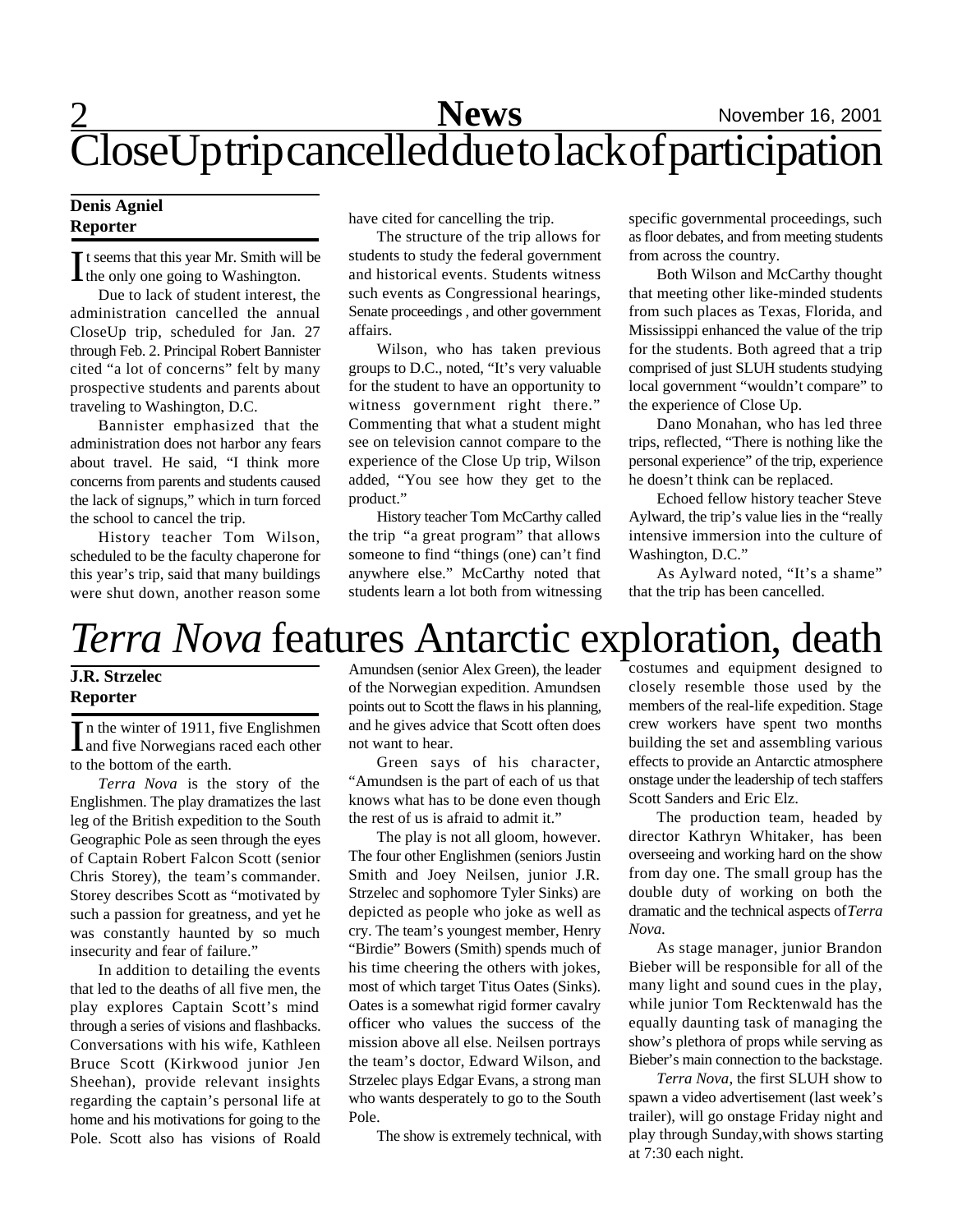## LETTERS TO THE EDITOR Water polo captains bid farewell to Busenhart

To the Editors,

In lieu of Mr. Busenhart's recent retirement announcement, we would like to ask readers of this letter a question: Have you ever been so enthusiastic about and appreciative of a person that the only way to thank him is to toss him into a pool?

Mr. B has been the head coach of ten water polo state championship teams, and after each one he has been thrown into the pool. Thirty-three years ago, however, when Charlie Busenhart began in the water polo program here at SLUH, it was not as glamorous. "I waited for the referee to blow the whistle to the first quarter and then sat down to watch the first water polo game I'd ever seen!" recalled Mr. Busenhart of the first game he ever coached.

In case you didn't know, Mr. B has come a long way since then. The twenty-nine years after that first season is all rumors to us, but we do know about the last four. As members of his team these last few years, we know how far he has come and how far he has taken us. This last season Mr. B's coaching took us to the finals and brought us a championship.If you watched those

## Friederick wonders why Veterans' Day was not acknowledged

To the Editor,

Saint Louis U. High has long been widely acknowledged for its outstanding tradition and general good citizenship. Apparently, though, we do not carry on an even more civic obligation in honoring the veterans of the United States who have served in the armed forces.

Veterans' Day, ever since 1938, has been a federal holiday, meaning that all federal employees are off, and typically most state and local government employees are also off. The intent of the paid day off is to allow workers time to honor the veterans and to contemplate their contibutions to our society. Celebrations for Veterans' Day usually include parades and speeches.

It is not necessarily critical that we, as students, have the day off. But should we not have recognized the contributions of so many? Not one word was uttered about this holiday either Friday or Monday. One would think that a school of such standing in the Saint Louis community, of such high caliber, a school that demands respect, would do something to honor this holiday. How about a school assembly in which a guest speaker, perhaps even a veteran, spoke to the students concerning the importance of Veterans' Day? Unfortunately, the administration doesn't think this holiday is important enough to honor, which in my opinion is very sad. Aren't we supposed to be setting an example for other schools to follow? What ever happened to the tradition of honoring our true heroes? Where did our class go? This is one instance in which I can say that I am not proud to be a Junior Bill.

last two games, it was easy to see how far Mr. B's teams have come. Mr. B's experience and cool really showed in his last game.

Mr. B was more than just a coach to his players. Though he maintained the discipline necessary to make a championship team, Mr. B also provided a friendship to all his players. This friendship was the foundation to the team ideal. As all of his players know, Mr. B has helped us not only become better polo players, but better people. He has taught us to win with grace, as well as lose with class. Throughout all the games he has coached, he has always reflected the spirit of this school and team.

As members of his final team, we are proud to help Mr. B go out on top because he deserves nothing less. Although the Busenhart era has come to an end, the base he provided to SLUH water polo has not only changed the program for SLUH, but has changed the shape of high school water polo in all of St. Louis. Thank you for everything you have done for us Mr. B; it will never be forgotten.

Dan Klein, Kevin Price, and Greg Szewczyk Water Polo Captains

## Pettit thanks SLUH fans for support at football games

To the Blue Crew, SLUH students, and football fans,

What a great season! Our Junior Bills played their hearts out every game, and you were there to support them, home and away. You all played a part in the team's success. The players knew you were there, and it meant a lot to them.

I've been going to SLUH varsity games for the last nine years. I've never seen a Blue Crew with as much spirit, and for lack of a better description, creative costumes. You entertained the large crowds, and really led the student body in their great vocal support. I know the players and their parents really appreciate the way you supported them throughout the season.

Most of you are aware of my health situation. The support you provided me was wonderful. Those "Mr. Pettit" cheers really got to me. It's difficult to put into words what that has meant to me and my family, especially Mike. As I go through the various medical procedures over the next few months, your kindness and support will be with me, helping me throughout the process.

You young men have really grasped the Jesuit motto of "Men for Others." You show it in so many ways.

For those of you returning to SLUH for next year's football season, look for me in the stands. I plan to be there whenever I can, cheering on the Junior Bills.

Thanks again for supporting the second best team in the state on the field, and the best team in the state off the field.

Steve Pettit # 13's Dad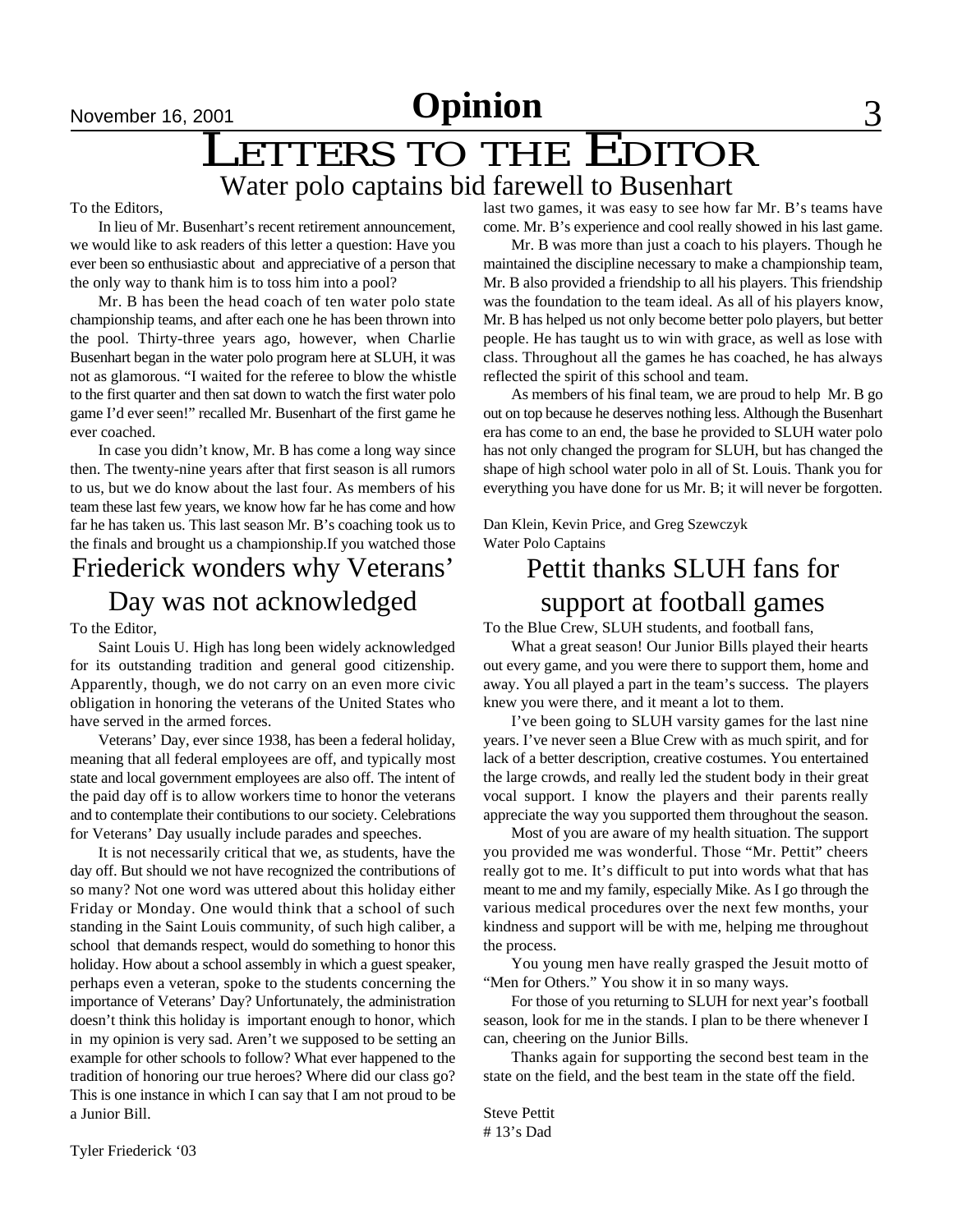## **LETTERS TO THE EDITOR** Grier addresses cruelty at SLUH

#### To the Editor:

During the week of the second round of parent-teacher conferences, two events struck me. First, a teacher discovered a four-letter term for female genitalia in block letters on the board in the room in which she was to conduct conferences. This act was most likely perpetrated by a member of the junior class. Later, at a Mass for juniors, Father Sheridan said to the members of that class: "You are intrinsically good."

An accurate interpretation of Father's message would be that some SLUH students display an array of kind and generous actions and that these are indicative of the light of God within humankind as a whole. Unfortunately, some students may have assumed some glory by association from his remarks. They may be taking individual credit for activities in which they took no part. Such an unreflective and self-aggrandizing response worries me. Yet, I fear even more that many students may have taken the remark about their intrinsic goodness to mean that they are not fallen—that the rest of humanity may be good, evil, or both, but that the members of this junior class can do only good.

While Father's advice to get in touch with the goodness inside us and curb our impulses toward cruelty was certainly inspiring, I am concerned that the student achievements and services he listed in detail may have over-ridden for some students the cruelties he did not know of or name. Nor is it necessarily his responsibility to do so. Whether Father names them or not, each of us must look at our own sins—the ways in which we forget to consider others, do harm to ourselves, turn away from God in our neighbors—admit them, and resolve to avoid them in the future. Nor should we consider ourselves exempt from this examination because we would never write anonymous graffiti in classrooms. Some write coarse descriptions of female genitalia; others call a teammate a woman if he drops a pass or holds his hand a certain way. Each of these contribute to the idea of male superiority, and each should be discouraged both on an institutional and on an interpersonal level.

I wonder if students who hear only praise will feel motivated to question themselves: Do I, as an individual, deserve praise for academic achievement? Do I deserve praise for kindness and service to others, wherever I am? What are the possible results of my cruelty and what can I do to amend for them? Do I better physical and moral aspects of our community that need cleaning up? Do I combat offenses against our ideals, whether great or small?

Being admitted into SLUH is not the same as being admitted to heaven; the criteria are exceedingly different. None of us, student or staff, is so devoid of sins both past and present to diminish their importance and congratulate ourselves on having already achieved goodness. I doubt that Father meant to imply that, but for the sake of the junior class and the school in general, I wish to make the point clearer: SLUH students are not, at bottom, different from people elsewhere. While many of the students here have certain economic and educational advantages, these are not in themselves indicative of a state of heavenly grace. Not only has God blessed those outside this building, but we inside this building have the special challenge of seeing ourselves as we really are and not as we pretend we are—even if much of the local world propagates this reputation. Pretending that we are perfect princes will freeze us in a gaze of adoring self-regard but provide us an incomplete picture of ourselves. The acts that have been committed, whether vicious or complicit, are not minor and should not be treated as such; they are part of the picture of who and what SLUH is. The acts are not beyond divine or human forgiveness, but nor are they too small to bear scrutiny and require penance. As for redressing the human damage done and creating a truly good and welcoming community, I have only brief advice. We should not consider the secrecy of this act, or the all-male settings in which other expressions of male superiority take place, as cause to excuse the act. Curbing cruelty is a nobler cause than creating ways for it to flourish without hurting anyone nearby.

Self-examination, penance, confronting injsutice—these are not small tasks. Then again, we do not claim to be small people. The loftiness of Father's claim about our goodness should serve then not as a plateau which we have reached but a mountain which we have identified as ours to scale. Believe it or not, that mountain is not the province of SLUH students alone; we are all human pilgrims on a perilous quest. To prepare and fortify ourselves for this journey, we must take adequate stock of our shortcomings and enter into a supportive, communal relationship with others who both need us and help us achieve the summit we seek.

Miles P. Grier English Teacher

## THIS WEEK IN PREP NEWS HISTORY

**Volume LII, Issue 12 Volume LII Friday, November 20, 1987**

"SLUH is Tiffany Crazy" and "Tiffany mania at SLUH" proclaimed just two of the many signs that have decorated the halls of SLUH during the last few days. This sudden burst of energy was ignited by senior Chris Lawyer's idea to participate in the KHTR radio "Tiffany High School Spirit Contest."

The contest is open to all St. Louis area schools. The school that turns in the most pounds of 3x5 note cards with "103.3 KHTR radio" and the name of the school written on them will win a concert featuring Tiffany.

Tiffany is a sixteen year old pop singer who just recently hit #1 with her song "I Think We're Alone Now."

An announcement on Monday afternoon over the PA prompted people to bring in as many 3x5 note cards as possible. On Tuesday morning, an estimated 30,000 cards were turned in after only one hour."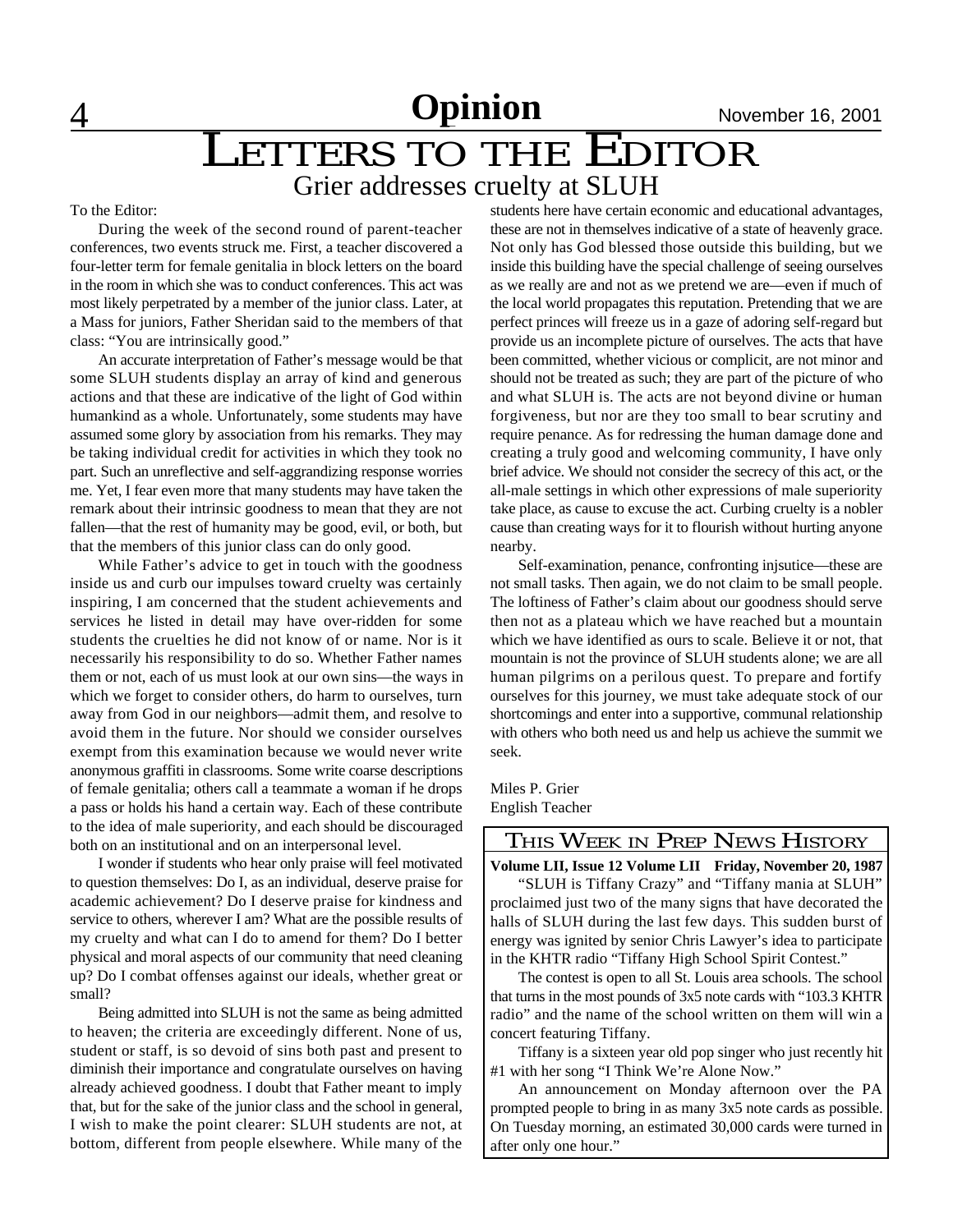## November 16, 2001 **Sports** 5 '98 grad Hodits leads Mizzou Habitat for Humanity *Helps raise \$32,000 for new house* **News**

### **Andy Neilsen Editor in Chief**

A fter almost two years of trying,<br>Tim Hodits, '98, accomplished his fter almost two years of trying, goal of raising \$32,000 for a Habitat for Humanity house in Columbia, MO. The house was the first Habitat house ever to be completed by only students.

400 students volunteered from the Campus Chapter of Habitat for Humanity at the University of Missouri-Columbia to help build every part of the house, from the foundation to the frame to installing the plumbing.

"It was a personal goal that became a group goal," Hodits says of the project.

Hodits began working for Habitat during his junior year at SLUH. When he got to Mizzou, he continued his involvement with Habitat, becoming president of the Mizzou Campus Chapter in his sophomore year. The fundraising project began the second semester of his sophomore year, during the winter of 2000.

After an initial fundraising project selling Blow Pops at Wal-mart—netted the group only \$76, Hodits decided to turn to other options. As detailed in a *Prep News* feature on Dec. 1, 2000, Hodits and a few fellow Habitat members lived in a box for a full week, earning \$3,200 in that week alone.

In addition to that money, MSA, the Mizzou student council, donated \$5,000 to Hodits' cause. Mizzou's Habitat club continued to receive generous donations from the Mizzou student body, including a donation of \$6,250 from the organizers of Greek Week, a fun-filled week of games for students at Mizzou, after which the organizers donate all the money that they raise to an on-campus charity.

Under Hodits, the Habitat club also gained \$4,000 total from a program called "Shack'n the Box." Similar to SLUH's "Cardboard Castles," this program requires people to pay to spend a night sleeping in a box and receiving education about homelessness and a simulation of the homeless experience.

Part of Hodits' mission is to increase understanding and awareness of the problems of homelessness.

The Mizzou Habitat also received a generous grant of \$10,000 from the H a b i t a t International Campus Chapters for Youth Programming foundation. This

donation gave the Mizzou Habitat chapter enough money to begin building on Sept. 6, 2001. After just over a month of building, Hodits and company dedicated the house on Oct. 14, 2001.

Hodits says that he enjoys working for Habitat for Humanity because of the

## NIXED

#### (from 1)

possibility of cancelling or postponing the exchange this year. Chura sent word to them that the school would understand if the exchange did not take place. On Nov. 2, Chura got an e-mail confirming that the group would not be making the trip.

Chura cited several possible reasons for the cancellation. One was the relaitve closeness of the scheduled exchange and the Sept. 11 attacks.

Chura noted that the lack of solid information on the traveling conditions is another cause. "There's never going to be a global sign that says, 'It's okay to travel now,'" he said.

According to Chura, the planning process was nearly completed when the attacks occurred. The group most likely would have been purchasing plane tickets soon after Sept. 11 if it were not for the attacks. The doubt on both sides of the world prevented final planning from happening. Chura says that having to cancel a trip after buying tickets is "not an easy problem to get rid of."

Chura emphasized that he was not absolutely certain about the reasons for

"tangible result."

"(This project) was more rewarding because we did everything," Hodits said.

> "Every step of the way we contributed something."

> Not only has this club given a family a home, but they will continue to provide many valuable services. For the family of five that is moving

in, Mizzou students will tutor one of the children, provide education on homeownership, and ease the transition of moving to a new neighborhood.

Hodits' future goals include developing by-laws and a mission statement for all Campus Chapters of Habitat for Humanity.

the cancellation, since the decision was made primarily by the Russians.

As of now, the exchange with students from St. Petersburg is still going to happen. Chura also said that he has "every intention" of making the summer trip to St. Petersburg.

Russian student Joey Neilsen expressed his disappointment with the cancellation. "I think it's unfortunate. The exchange program provides a good way to interact with the other culture," he said. But he added, "I understand their motivation and I sympathize."

Other SLUH foreign language trips may also feel the effect of the September attacks. Spanish teacher Greg Bantle says that he will make a final decision on the trip to Spain soon. He also noted that whether or not it happens depends on some reasons unrelated to the September attacks.

French teacher Jennifer Crespin said that the trip to Europe is still set to happen. According to her, it only depends on student and parent interest. She says, "We're still planning on it."



**Hodits in front of the Habitat for Humanity House.**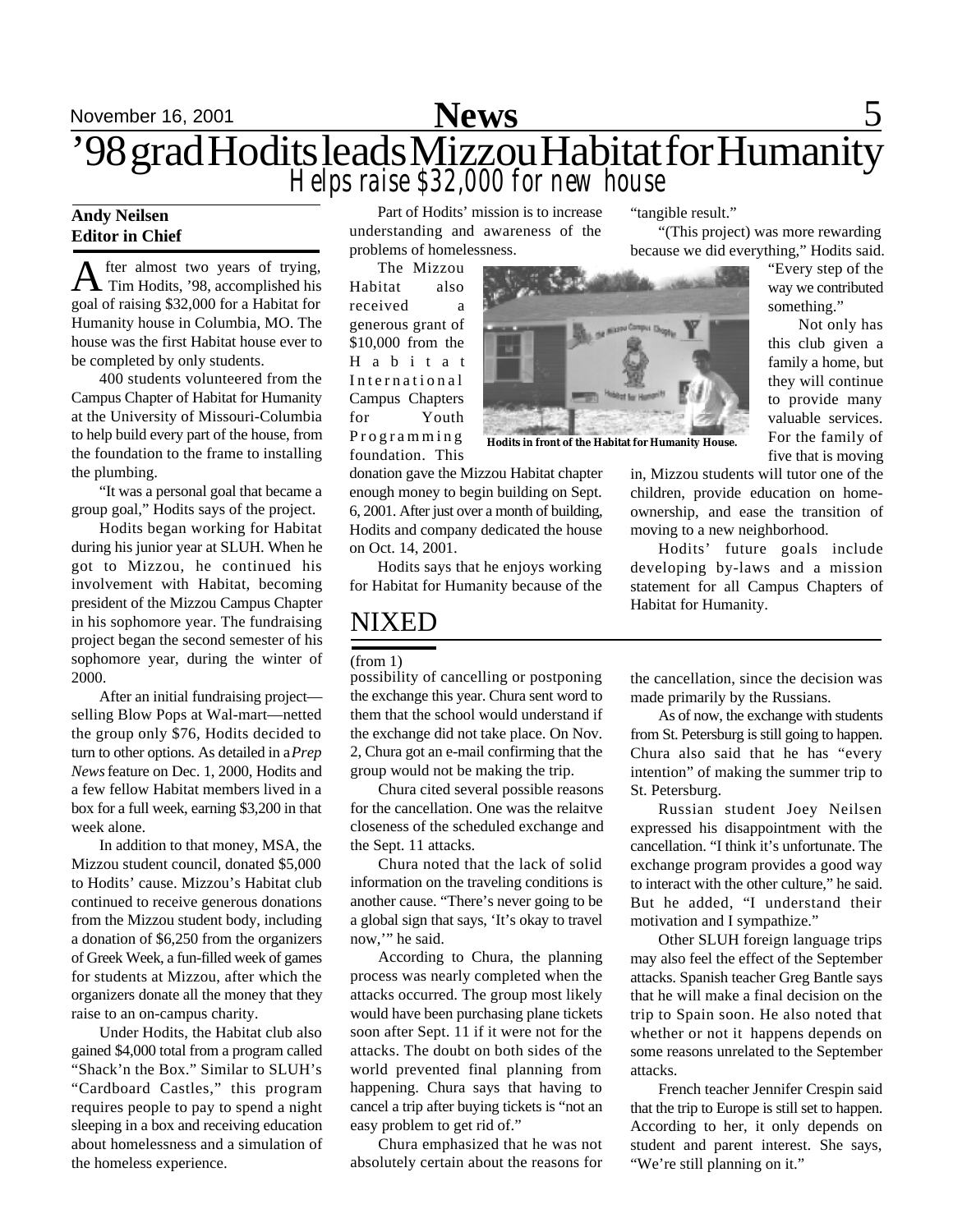## 6 **Sports** November 16, 2001 Soccerbills lose to DeSmet in Quarterfinals

### **Kevin Moore Sports Editor**

The Jr. Billiken soccer season ended<br>last Saturday with a 2-0 loss to he Jr. Billiken soccer season ended DeSmet in the state quarterfinals at the Anheuser Busch Sports and Conference Center.

Playing on a wet field, the Jr. Bills played tentatively in the first half as players from both teams slipped while trying to kick the ball. The Jr. Bills had trouble controlling the ball on the wet field, and they were unable to muster any good scoring opportunities in the first half. "The field was really slick, and when everyone went to kick we would kick the ball timidly so we wouldn't miss it," said captain Ian Mulligan.

However, the Soccerbills' defense also held strong until DeSmet scored on what initially seemed like a harmless play with 2:15 left in the first half. At about the 18-yard line a well-defended Spartan unleashed a shot that looked like it would go wide right of the goal, but the ball deflected off of a SLUH player and was sent spiraling toward the goal. Goalie Steve

Howenstein's dive to save the shot proved unsuccessful as the ball passed him into the upper right corner of the goal, giving the Spartans a 1-0 lead and much momentum. "(Howenstein) did all he could, but it was just a fluke," said Mulligan. Howenstein



**Joe Germanese screeches to a halt as the DeSmet keeper retrieves the ball. SLUH lost the game 2-0.**

agreed, saying, "We didn't really make a mistake on the play. Our guys were where they should have been."

The Spartans took their 1-0 lead into the second half, and they continued to apply pressure to the Jr. Billiken defense.

## Raquetball team prepares for<br>upcoming '01-'02 season upcoming '01-'02 season

## **Chris Guilfoy Reporter**

The Racquetbills opened their season<br>this week in a tough match against The Racquetbills opened their season defending national champion Kirkwood. Taking on the Pioneers, who lost only one varsity player this season, the Rolloutbills pulled off an upset 4-3 in a squeaker.

 The top three seeds, Kevin Moore, Joe Sharamitaro, and junior Chris Guilfoy (who was filling in for injured Andy Schumert), all won their games. A strong doubles team, with sophomore Phil Matthews and returning doubles player junior Mike Brand, won their game to ensure the four wins against rival Kirkwood. The doubles team, who had just started practicing together a week ago, showed great teamwork as they handled their opponents to prove they will be of great importance later on in the

year. Since third seed Andy Schumert was out with a fractured left clavicle, the Racquetbills moved the fourth, fifth, and sixth seeds up a spot, playing at a disadvantage against higher seeded Kirkwood players.

Originally fifth-seeded senior Matt Soraghan played a tough match at the four spot, yet he barely lost in the tie-breaker 11-7. Soraghan said of his match, "I had him beat in the first game, but I got exhausted in the second and third games. I just need to remain focused throughout the season, and our team will definitely take it all the way to state."

Sixth-seeded senior Mike Gau lost in similar fashion as he could not find his stride, losing 11-15, 13-15. Top-seeded on Junior Varsity, sophomore John Reagan played in the sixth spot, yet he lost to a strong Pioneer. Under duress because of a mid-season soccer injury, Reagan lost his

**see SPLAT IT, 13 see PREKI, 10** 

With about 18 minutes left in the game, a DeSmet forward wiggled his way past a defender close to the left side of SLUH's goal. As the Spartan tried to gain control

of the ball, Howenstein charged out and made an impressive save on the partial breakaway to keep the Soccerbills within one goal of the Spartans.

The Jr. Bills had their best opportunity of the night with about 13 minutes left in the

game. After saving a SLUH shot, the DeSmet goaltender fumbled the ball towards the right side of the goal. A SLUH player gained control of the ball and sailed a shot over the scrambling goalie's head on a bad angle toward the left side of the goal, but the shot went wide.

With 9:03 left in the game, DeSmet added another goal off of a Jr. Bill miscue. After gaining control of the ball away from the goal and not being pressured by any DeSmet players, Howenstein looked to clear the ball to a teammate. However, he misplaced the clearing attempt, sending the ball skirting on the ground toward a DeSmet player. Mulligan scrambled to steal the ball, but the DeSmet player sent a shot past a retreating Howenstein to the lower left corner of the goal to make the score 2-0.

"That was disappointing because we had started picking up our game," said Howenstein. "All of our momentum just dropped."

The Jr. Bills didn't have anymore good scoring chances, and the game and the Jr. Billiken season ended with a 2-0 loss.

"I thought it was a good game except that DeSmet established momentum in the first ten minutes of the game," said head coach Charlie Martel. "That's what I told our players we needed to do."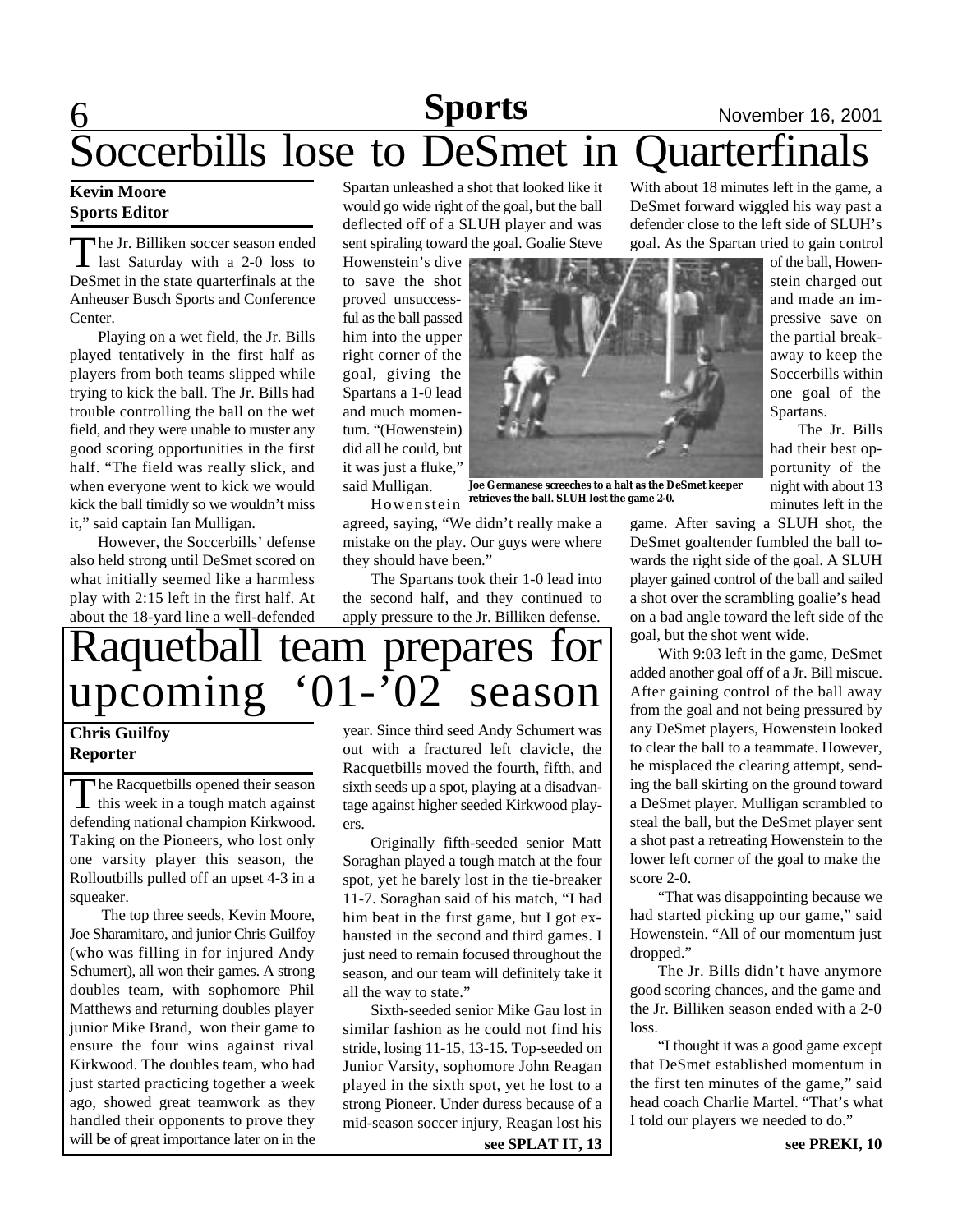## November 16, 2001 **Sports** 7 Legendary Busenhart retires from water polo **Sports**

### **Tim Piechowski Core Staff**

**66** The first game I ever coached was<br>essentially the first real game I had essentially the first real game I had ever seen. We lost 20-2," reflects Charlie Busenhart, SLUH's water polo coach since 1967. Busenhart said he was initially asked to be the moderator of the water polo team by Pat Berger, a Jesuit Scholastic who was teaching here at the time. Berger had

been the coach of the team in '66, a team which won districts, but due to other obligations Berger could not continue to coach the team. Busenhart remembers that when Berger asked him to take over the team he said, "Just show up to practices and games; they'll coach themselves."

"At the time, I was just moderator of the Science Club, and I wanted to get more involved in the school," said Busenhart.

Busenhart said that when he agreed to coach the team, Berger gave him a book on water polo to read. "I had no idea what we were doing," said Busenhart of the first game, even though he had read the book. Throughout the whole first season, "(The team) taught me what I was supposed to do."

Over his career, Busenhart has built up a record of 449 wins and 170 loses, a winning percentage of 72.5%. He particularly thanked his sons for those stats, as they totaled his career record for him when they went to school here from '89- '94. Busenhart commented on those years, proudly saying, "My sons were the managers when they were here," jokingly calling those years the Busenhart dynasty.

His teams have won 8 district titles, in '78, '87, '89, '92, '93, '94, '96, and '01; additionally, they have had six second place finishes. Lightheartedly he commented on the seasons from '97-'00, saying that the team went through a "rough time" those years, with just two second place finishes, and two third place finishes.

After his first year of coaching, Busenhart began trying to develop a system for his coaching. He tried to learn more game strategy while having upperclassmen run practices and teach basic skills to underclassmen. Busenhart said, "Some of the most fun times were watching guys turn into leaders by teaching freshman and sophomores to learn the game." However, don't think that Busenhart has been a coaching sensation



**Busenhart, who is retiring as the head coach of the water polo team after 33 years, sits at his Science Department desk.**

because he let his upperclassmen instruct the underclassmen; he has a deeper reason for allowing this kind of instruction to go on. "I hate swimming," Busenhart says. After 26 years, he contends that "Upperclassmen make the best teachers."

Just when Busenhart thought he had figured out how to build a winning team for the future, he had to take a break from the game. In 1969, he was drafted into the Marine Corps, and for two years he had Fr.Valequette, S.J. cover his team. Busenhart chuckled, saying that when Valequette said he would take the team, he repeated a line that was once said to him: "I told him to let (the team) run practice, and handed him a book on the game." Valequette must have done more than read the book though, as in his first year of coaching, 1969, Valequette's Jr. Bills went onto to win a district title.

In 1971, Busenhart returned to the scene, and had a team with a 4-8 record. He had to work for three years with his

Polobills until 1974 before he would have a truly great season. That year the team entered the final four in districts. "We lost to Clayton in the semis," Busenhart recalls, continuing, "We beat Ladue for the third place game though."

When one of his teams won their first district title he replied, "1978," but said that he honestly couldn't remember the opponent, Ladue, off the top of his head. He explained his forgetfulness saying,

> "The first time you win districts, that's great. The first time you make the final four is just as memorable."

> Busenhart said that after having coached so many seasons he cannot pick out a single season as the most memorable. However, he did point out his teams from '92-'94 as well as the team from this year as being particularly special. He said his three teams from '92-'94 were amazing, as the varsity team won 65 straight games, all three years were perfect seasons. The hardest part about coaching those teams, which had such skill, he says is that he "had to convince them to play as a team

instead of building up their own statistics."

Looking at this year's team, Busenhart remarked that there were no dominating players. He said that this year was particularly special because "Everyone had to work hard," and that "all the seniors worked to bring the team together."

Busenhart explained that there were several reasons for putting his water polo ball back into its bag after all these years. "You just get old," he commented. "The game enthusiasm is always there, (but) when practice doesn't become fun anymore, you have to evaluate what you are doing."

Busenhart cited one frustration which led him to retirement, which was that "players have changed." Busenhart noted that players in recent years have had an attitude that, "I need to play, and if I don't play, I quit." The fact that players today won't play on the team, for the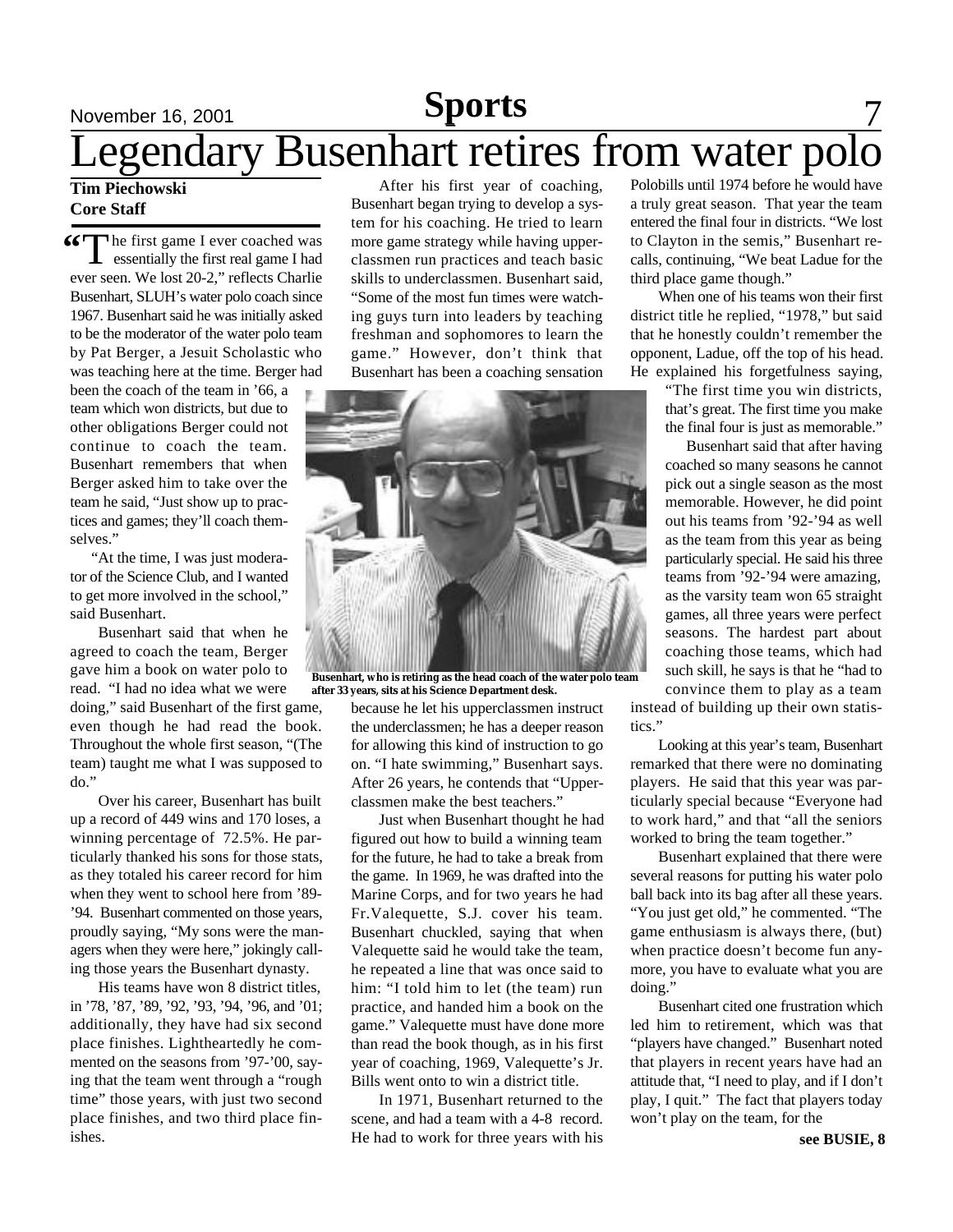## **Sports** November 16, 2001 **Sports**

# BUSIE

team bothers Busenhart. He said that in the past, he would start out with 20 freshmen and finish with about as many seniors. Now he says that he usually starts with 22 players and finishes with about 14, although he did say that the pattern which he had noticed over the last few years did not hold true to this year's team.

B team coach Paul Baudendistel will replace Busenhart next year. Busenhart had great praise for Baudendistel, saying that he is "capable of making the program as winning as it has been," and that he is "the best teacher of water polo skills in the area."

When asked how he felt about replacing Busenhart, Baudendistel replied, "The guy's a legend."

He continued, "There have been hundreds of polo players who went through

Puckbills go 1-1 in first week **Jimmy Heisner**

## **Reporter**

After ending last season sooner than<br>they would have liked at the hands fter ending last season sooner than of Rockwood Summit, the Puckbills stormed into this season looking to issue a warning to all opponents. The Jr. Bills took on Ladue in their season opener at the Affton Skating Rink and won 8-1.

Jr. Billiken scoring started early as John Greffet took the puck from his own end all the way down the ice and rifled a shot past the unfortunate Ladue goalie just a minute into the game. With momentum on their side, the Jr. Bills netted three more goals before the period was over.

Junior Jeff Neyer said the Jr. Bill defense was "stifling," as it allowed Ladue only seven shots the entire game. Ladue only scored one goal, which came in the second period after bouncing off of players like a pinball.

However, the Sharpshooterbills came right back, tallying two goals in both the second and third periods before the netting wore out on the goals, ending the game.

Tim Mudd had a hat trick, Greffet had two goals, and Bobby Lachky, Joe

(from 7) this school and had a great experience" because of Busenhart. Baudendistel said that one thing that Busenhart has taught him is to have "high standards" for his own players and to "allow them to make mistakes."

> One other thing which Baudendistel hopes to be able to do like Busenhart is to "really (get) players to play together and think together."

> Busenhart said, "I'll probably regret (leaving coaching) next fall," but added, "It's Baud's turn." He said that he will miss most "working with the guys, the camaraderie, the tears of joy and sadness, helping everyone get through, and making the game fun for practice, and fun for play."

> Busenhart will fill his new free time by trying to improve his chemistry classes and increasing the hockey coaching he



easily won the game 8-1, giving them a positive start to the season.

However, the team's first real challenge came Monday night against last season's state runner-up Vianney at the South County Skating Rink.

Unlike the Jr. Bills, Vianney was coming into the game riding the frustration of a 6-3 loss handed to them by Fort Zumwalt South, and they were not looking to be upset again. Their head coach was not on the bench for the game against SLUH because he had been kicked out of the game against Fort Zumwalt South.

A handful of diehard energetic Jr. Billiken fans were pumped for the game. The Canadianbills were eager to get the advantage early, but a penalty five minutes into the game proved costly after Griffin Joe Leiendecker netted the first of his two goals on a failed clearing attempt by the Jr. Bills.

Unfortunately, that would be the only goal Vianney needed that night. Late in the first period Vianney's Jack Fleming added an insurance goal on another power play as he skated down the right side and **see BLADES OF STEEL, 10**

does. He will still attend all of SLUH's home games next year. "I promised to be there for all of the home games. I never taught (Baud) how to set up clocks for home games," Busenhart chuckled.

## B'S FORMER PLAYER QUOTES

"What I learned from Coach B helped me in high school and on through collegiate water polo ... I will miss seeing him on the pool deck, but I don't know that I'll miss coaching against him."

—Paul Granneman, '93 Water Polo coach, John Burroughs

"He was able to in those days take a kid who had never seen a water polo ball, and put them in the water...and then take that kind of raw material and make district champions. He always made sure sportsmanship and personal growth were as important as winning."

—Kurt Baudendistel, '78, played on Busenhart's first district-winning team

"Mr. Busenhart did a great job motivating us all this year, and it really came through at the end of the year."

—Donny DesPain, '02, played on Busenhart's final district winning team

"He taught me to always try my hardest in everything I do."

—Greg Szewczyk, '02, played on Busenhart's final district winning

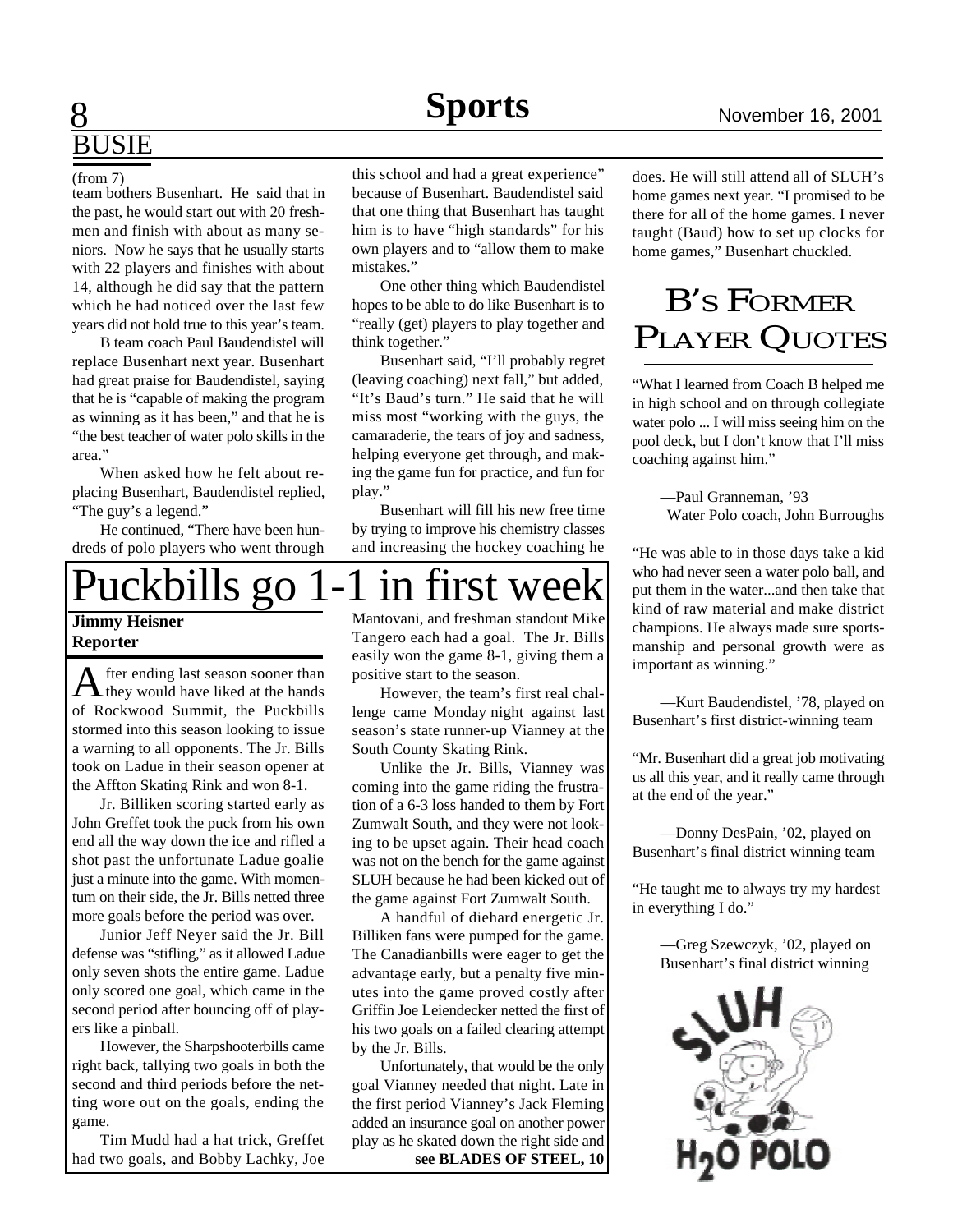## November 16, 2001 **Sports** 9 Seniors lead '01 Gridbills to 10-1 mark, MCC title **Sports**

### **John Stewart Reporter**

Despite losing to the Hazelwood East<br>Spartans last week, the 2001 edition espite losing to the Hazelwood East of the varsity football team can take many positives away from the season and can build on its success for next season.

The team finished with a record of 10-1 and the MCC and District 8 titles, but they were possibly shortchanged as they were forced to play the top-ranked Spartans in the first round. It was a typical belief that the winner of that game would go on to the finals and possibly win the

state championship. However, the team has to accept the defeat and hope for a higher finish next season.

Many fantastic individual performances and great team leadership fueled the team's success. Captains Chris Finney, Craig Schlapprizzi, Alex Glennon, Adam Siebenman, Mike Pettit, and Stanford Richardson led by example and paved the path for inexperienced juniors to come in and produce.

Quarterback Dossie Jennings led the MCC in passing, throwing for over 1700 yards and scoring a combined 23 touchdowns on the ground and through the air.

## applerbills lose weight, gain experience for '01-'02 season

### **Mike Smallwood Reporter**

The smack of bodies against the mats<br>is all that has been heard coming The smack of bodies against the mats from the theatre loge lately as the SLUH wrestling team prepares for the season.

Over the past several years, the wrestling program has been improving gradually, and the team is expecting an even better season than last year because of this year's talent and experience.

A strong group of four core seniors, three of whom qualified for the state meet last year, will lead the team. Alex Born qualified for State last year in the 103 weight class for the first time, and he will wrestle at that weight this year as one of the co-captains. His experience gives him a great advantage since, as he said, "many teams don't have senior 103's." Thus he will be facing a lot of underclassmen.

Also returning this year is co-captain Colin O' Brien, who will wrestle at 160. He has been to State the last two years, so he also brings a lot of experience to the team.

Joe Bommarito also went to State last year, and will be co-captain, wrestling at 152 again. Dan Wankum brings additional experience and leadership. Head coach Tim Curdt called Wankum his "most improved wrestler" and is expecting a lot

out of him and the rest of the seniors.

There is also a great deal of talent as well as a lot of experience coming from junior and sophmore wrestlers. Juniors Rob Nahlik, Boyd Gonnerman, Justin Clerc, and John Stathopulos, as well as sophomore Nick Born, all have had experience on the varsity level and have good chances at qualifying for state. Juniors Chris Wagnitz and John Orbe will move up from the JV team to add additional strength.

"The team has a solid lineup but not a lot of depth," said Curdt, so injuries could become a big obstacle to a successful season. However, so far there have been no major injuries, and the team is actually well preapared for the upcoming season. Their preparation comes mostly from the team camp that SLUH wrestlers attend over the summer in Wisconsin. The camp gave the whole team a great jump start on the preseason so that everything didn't have to be broken down as much, said Curdt.

The team will be looking to score more to surpass the team dual meet record of 6-3 set last year, and hopes to "send more wrestlers to the state meet" with such a powerful line-up, added Curdt. The first competition the team will face is Hazelwood West on Nov. 27, but the first home meet is Thursday, Nov. 29 at 6 p.m. **see HAZ'ED, 10** 

The Footbills will look to Jennings to lead the offense next season, as they will lose 7 starters from this year's unit.

Jennings will be without the likes of Tim Boyce, who finished second in the conference in receiving with 620 yards on 20 receptions, and Chris Carter, who rushed for 622 yards on only 81 carries. The team will look to sophomore Brent Harvey to take the majority of the carries and build on a successful first season on the varsity level.

"Our offense did a great job of putting points on the board," said Boyce. "It would have been nice to beat East, but I still feel good about the way we played the whole season."

The defense will also lose many players who made contributions this year. Standout linebacker Schlapprizzi will leave after leading the conference in tackles with 125. Along with Schlapprizzi, the defense will be without the duties of Chris Finney, who led the MCC in tackles for a strong safety and total yards from scrimmage with 1009.

Finney anchored the trio in the secondary that will graduate this May. One of the team's strengths was its ability to shut down the passing game with the dominating play of the secondary. After the depletion of this unit, junior Joe Neely will be the only returning starter for the 2002 season; the team will look to senior leadership and the development of the class of 2004 in order to ensure success for seasons to come.

One of the definite Jr. Billiken strengths next season will be the defensive line. With four out of five returning starters, they can only improve on the best defensive front in the conference. Juniors Chris Price, Phinney Troy, and Joe Gilfoil dominated opposing offensive lines by combining for 24 sacks and 162 tackles. The team will look to these three to give the same amount of productivity next season and possibly contend for another conference title.

"I think our D-line had a great season," said Price. "It's nice that we're going to have the nucleus of the line back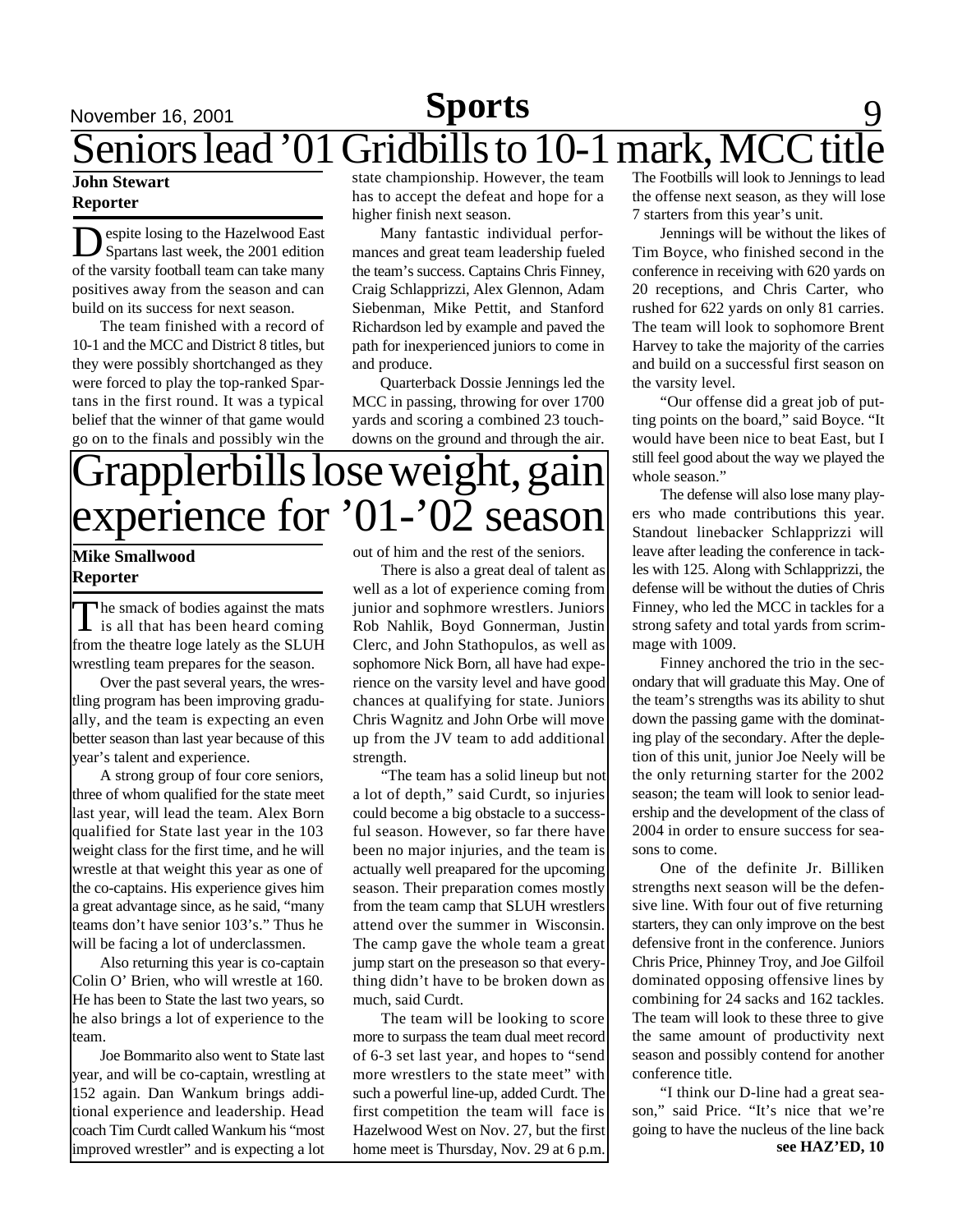## 10 **Sports** November 16, 2001  $Z'ED$

#### (from 9)

next year. We should be able to present a lot of problems for other teams."

Many positives can be taken away from this season, but maybe none greater than the fact that they went undefeated during the regular season. It's even more impressive that it was the seniors' third undefeated season in four years. Few classes can say they went three seasons without losing or have a combined 35-3 record, but the class of 2002, along with the class of 2003, showed great amounts PREKI

### (from 6)

Martel continued, "(DeSmet) played a good defensive game. They set the tone and played with intensity."

Captain Dan Hartwig commented, "I think the game could have gone either way. We had a really good chance to go to the final four. They just came up and were fired up."

Said Neil Sanders, "We had an off day. We weren't passing the ball well like we usually do."

Despite the quarterfinal loss to DeSmet, the Jr. Bills' season was still a success. The team compiled a record of 14-6-5, and in those six losses they lost only two games by more than one goal, losing to Chaminade earlier in the year 3- 0 and DeSmet 2-0 to end the season.

"It was a great season," said Martel. "We had one of the finest defensive clubs that has ever played here. We just had trouble at times getting the big goal we needed."

Howenstein played well in goal the whole season. "Steve was incredible," said Martel. "He controlled his box really well. He established himself in goal and gave the defense confidence. He's a great athlete." The team's goals against average was one of the lowest in the area. "All four of the goalies trained really hard," said Martel.

The Soccerbills' strong record is even more impressive when one considers the many losses the team endured throughout the year. Frank Simek and John DiRaimondo left the team before the season started to pursue soccer interests in

of talent and class during this year's campaign.

Illustrating the Footbills' dominance, 21 Jr. Bills received first or second team All-MCC honors (see page 13), and Finney was selected as the player of the year in the conference.

"It shows a lot about the kind of guys we have on this team," said Finney. "Every single person on this team gave everything they had, and I think it's pretty obvious by the way we played every game."

England and Florida, respectively. Star junior Matt Kreikemeier broke his foot early in the season, and Adam Twellman and Kurt Fiehler were also injured for the majority of the season. Yet despite these setbacks, the Jr. Bills still had one of the top teams in the area.

Assistant coach Terry Murray said, "The players overcame a lot of obstacles. I was very pleased at how well the young players responded to the pressures of varsity. I felt like the team focused on getting better ... and I think they really did get better."

Murray commented, "All of our seniors were great leaders, and (Hartwig) and (Mulligan) were great captains who led by example."

The team had a great time practicing together. "A few days ago I told the team that (this season) was the most fun I've ever had," said Mulligan. "Everybody was so fun. I was talking to (Howenstein), and we were just talking about going out to practice to kick the ball around for fun."

Mulligan continued, "There were so many different ways (the season) was successful ... as far as developing as players and people. We became a close-knit group of friends even though our ages and social lives are different."

Yet now that the season is over, many returning players are thinking ahead. "Next year we're going to be awesome," said junior Matt McCarthy. "We're going to miss our seniors, but with Twellman and Kreikemeier back from their injuries, we're going to be really good. I'm already looking forward to next year."

The team would like to thank the student body for the great amount of support they received this season. Going 10- 1 is nothing to be ashamed of, so the Footbills should be proud of what they accomplished and look forward to a successful season next year.

Finney closed by saying, "Our fans are great. To see so many of the guys go out to Mattoon and watch us play out at Fort Zumwalt South is incredible. It means a lot to us when the fans recognize all of the hard work we put in."

## BLADES OF STEEL

(from 8)

slipped the puck between the legs of SLUH goalie Dan Dileo.

The Looking-for-a-comeback-bills dominated the second period, containing the puck in the Vianney zone for most of the period as the Griffins took many foolish penalties. However, as Leiendecker was coming out of the box, he found the puck at his skates and scored on a breakaway, giving Vianney a 3-0 lead.

Joe Mantovani commented, "We outplayed them, but we couldn't bury (the puck). We had a couple of letdowns, and we got behind." The Jr. Bills outshot Vianney 28-25, but not even one of Greffet's laser-like shots could beat Vianney goaltender Jason Berra.

Both teams vented their anger with each other in the third period as many skirmishes broke out. With eight minutes remaining, Vianney's Nick Tobias, who was already in trouble for starting a fight with a South player after his game on Saturday, took his frustration out on Mantovani when he gave Mantovani a cheap shot, starting a skirmish between the two. Both Mantovani, who wished not to comment on the fight, and Tobias were booted from the game.

With only a few minor incidents the rest of the game, Vianney won 3-0, evening both teams' records to 1-1. Head coach Charlie Busenhart said about the Jr. Bills, "They played with great intensity."

Busenhart also wants " all of the eastsiders to come to the game Monday night" against Althoff at 7:00 at Fairview Heights.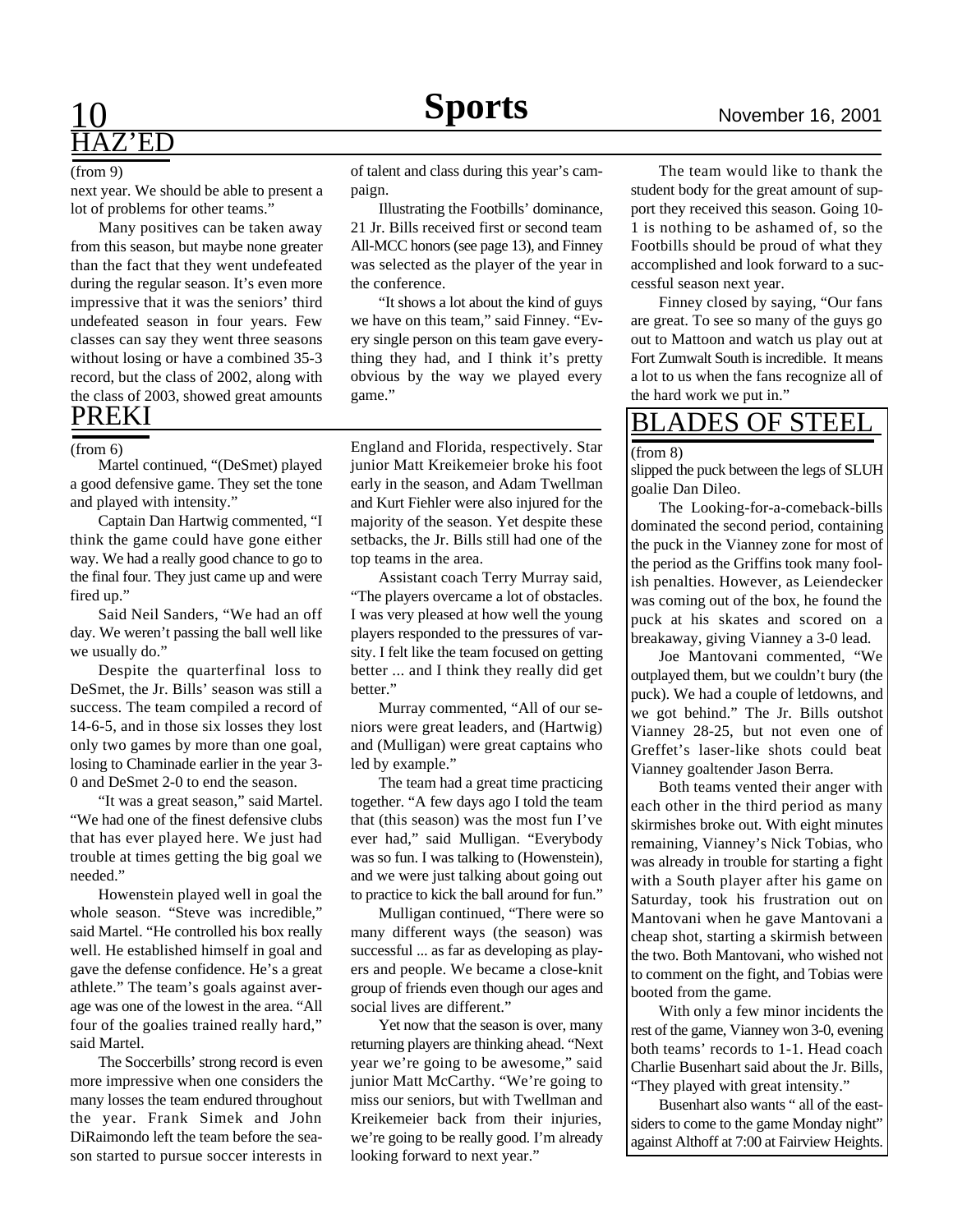## November 16, 2001<br>**Feature** 11, 11 AVisit to Jefferson Barracks National Cemetery *Rec room plaque triggers journey*

### **Andy Neilsen Editor in Chief**

So it's Veterans Day. Everyone wants to exchange stories about their grandpa's heroic role in World War II, and every grandpa wants to remember his younger days with some of the closest friends he ever made. It is our job to remember too, and that remembering does not need to come under the guise of patriotism or anything else. We remember to remember, so that we know who we are, who we were, and where we come from.

It is for this reason that this week of all weeks we should

discuss those who have died, especially in war. Another war looming in the Middle East stirs up different feelings among different people, but everyone can reflect on the suffering that goes on in war.

A little ways down I-55, there is a place that shows us in implacable detail what we get from wars. As compelling as a clear starry night, Jefferson Barracks National Cemetary holds the bodies of thousands of dead soldiers and their families. A sight like this will not let us turn our eyes away, will not let us forget.

In the basement of the rec room, between worn out church pews and cones of chalk, a plaque tries to remind SLUH of what it has lost. On this plaque are the names of SLUH alumni who lost their lives in combat before July 9, 1948, when the plaque



was installed. Some of these men are now forever housed among the rooms of Jefferson Barracks, the low and rolling hills their dens, with a window to the Mississippi.

W h i l e b r i n g i n g ourselves to

dwell on painful memories is psychologically difficult, finding a physical memorial to dead men is harder than it may seem. Though there are resources—the Rec room plaque, the locating computer at Jefferson Barracks, and countless military records the search is not a simple one. With limited information, one cannot easily tell if he is standing before the grave of a SLUH graduate or of a like-named stranger. What is certain is that the memorial is present.

Among the legions of gravestones, which stand as regular as any army line, the marble monument to the life of Harold



Schramm, stands two and a half feet tall, like every one of its brothers. This particular stone accompanies a field of primarily ancient stones, more stylized and weathered than the rest, proclaiming the names of Civil War veterans in swirly writing. A brief anecdote of their service is inscribed, unlike Schramm's, in a faded shield.

A visitor to this park, even a visitor who has nothing in common with the dead beyond a shared high school, must be moved by the scene. Among a field whose solitary stones often coalesce into a snowy puddle in the distance, a name, a year is recognized, sometimes only to see that the middle name is

> different, that you haven't found a relative or old schoolmate.

> The grave of another SLUH alum, Robert O'Neil, '31, stands by the roadside. His stone proclaims no birthdate, only day of death: April 18, 1938. It is this mystery of the stones that makes even a tenuous relationship seem uncertain, not to mention the thousands of neighboring strangers, whose lives are even more veiled than O'Neil's. We ask questions, trying to remember. When did he graduate? Do you remember where he served? What was his

rank? While the stories get old with each passing veterans day, we *cannot* forget them.

In another section of the park, Kenneth Rohman, '38, is buried. The rows of graves, strangely interrupted by huge oak trees, give way over the fence to the still-standing barracks, with green camouflaged jeeps and tents, a relentless reminder of how the dead came to this place. Rohman's grave is flooded with information, a clean, white stone with his credentials all over it. "Tec 4 Sig Corps," it reads. Rohman was only 24 when he died. Seeing the beauty of the cemetery sharply contrasts the horrible truth that this solemn stone explains so clearly: young men die because of war.

As I leave the park, thinking of the dead, thinking of war, thinking of life and the current war, I see, on the back of the glossy stone monolith at the entrance, two letters between the towering pine trees that frame the stone: "E A" in glossy black, begging me to ask what they mean. Upon approaching the wall, the rest becomes visible. Through the evergreen branches, the letters "P" and "CE" frame the two I saw at first. Leaving the park, I see "P E A C E."

Like me, you are probably thinking of the irony of a military cemetery telling me to believe in peace as I leave. While I have dwelled on this thought, a more important one strikes me. These are men that now have peace. In the almost total silence and reverence of the cemetery, the soldiers whose lives were fraught with noise and terror have finally found peace, a quiet, beautiful resting place. When we remember them, we feel that peace as well.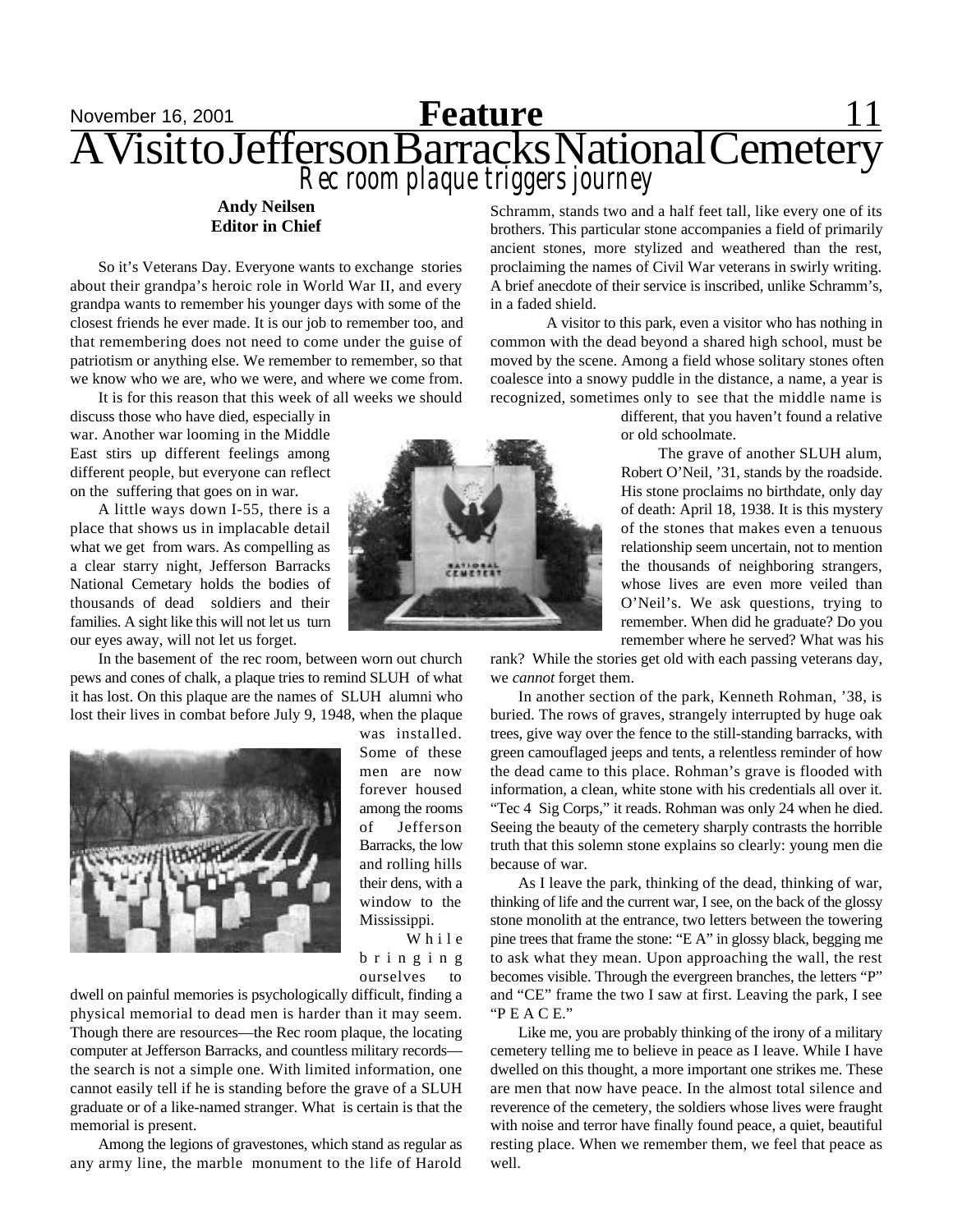## Back to the Feature: SLUH filmmakers part II

#### **Andrew Ivers Editor in Chief**

Even though he began making 8mm films when he was about 11 or 12, James Gunn,'84, still remembers his friendships with fellow student artists as eye-opening. "It was extremely exciting to be a part of an artistic community." In high school, Gunn found people who shared his interests, like films and comic books, and he fit in perfectly, even acting in many of his friends' 8mm films. Bill Boll,'83, remembers that Gunn and the other people in the group—including highly successful director, George Hickenlooper,'82, Chris Curtis,'83, Steve Goedde,'83, and Tim Gallaher,'84—called themselves The Splicers, as their main focus was filmmaking.

Gunn, who wrote the superhero parody *The Specials* (2000), which made its St. Louis premiere last night at the Tivoli, also remembers taking every art class he could while at SLUH. Aside from taking every class theater teacher and Dauphin director Joe Schulte offered, Gunn took Jesuit A. J. Deeman's two-semester film/theater course as well as drawing and sculpture classes. After some time at Loyola Marymount, Gunn settled at St. Louis University and later earned a master's degree in fine arts from Columbia University.

Even though he focused much of his effort on

fiction writing, film still played a major role in his life. He said he unequivocally preferred film production over scholarship, explaining, "I am not a critical analysis type…(but) you have to be somewhat of a film scholar. All great filmmakers are people who are huge fans of film."

One of his greatest influences as a screenwriter, he said, is Preston Sturges, writer and director of many great screwball comedies like *The Lady Eve* (1941). "There is an energy and vibrance to his work that is rarely seen." As a filmmaker he also admires Sturges because, "He was a populist…film is a medium (in which) people get together, a mass medium. (Sturges) was great at balancing art and commerce."

Gunn said the populist inside himself often conflicts with the artist, though. "I'm torn between novels and film," he lamented, "but as long as I'm creating and still having fun, I find the process to be pretty much the same."

Having published his second book, *The Toy Collector*, last year, Gunn says that whereas writing an independent screenplay could take a matter of weeks, writing a novel is "a big undertaking." He said he often feels the urge to start writing a novel but is checked by the immensity of the project.

One of the frustrations of screenwriting, he said, is that sometimes he will labor over a script only to have it rejected, but people have also warmly received scripts that he wrote relatively quickly. Such was the case with *The Specials*.

Gunn said he had the idea for the story since he was a young boy. He had always considered the idea of a superhero film where there are no battles and no displays of power, but rather insights into the characters' private lives. He always thought the idea was too esoteric, he said, until he told it to his brother Brian, who thought it was hilarious. Gunn finished the script very quickly, and as it made its rounds in Hollywood, it brought in many offers and Gunn got an agent.

Although his 1996 film *Tromeo and Juliet* taught him much about making a film, it did not bring in the attention or the money the *The Specials* did. The other amazing thing about *The Specials* is that it was produced for about \$1 million. Everyone working on the film "did it for nothing," he said.

Compared to *The Specials*, the creative process for his latest

project, a Scooby Doo live action film, was much *"Even Hollywood* longer and more tedious. The very process of composing the script was much more carefully scrutinized by Warner Bros., as the movie will be their major summer release next summer.

> The Scooby Doo film will also cost about \$84 million more to produce than the *The Specials*. But, Gunn said, "Even Hollywood executives are making movies because they like movies. If you're looking to make money, go somewhere else."

> The same elements that altered Gunn's artistic environs—the money elements—George Hickenlooper credits partially with the lack of progress

for cinematic storytellers. "Film incorporates so many mediums that its possibilities are boundless," he said in an e-mail last week. "Unfortunately, it is such an expensive medium to work in that the storytelling is very limited by commercial restraints. Consequently, narrative form hasn't advanced much in filmmaking. We're still sort of in the pre-renaissance phase of storytelling...The process will be slow because there are so many limitations placed on filmmakers by financiers."

Hickenlooper, who majored in history at Yale, says his film study is limited to his high school career, where his interest in film creation began. He says he began seriously making films with his fellow Splicers and that they received a lot of encouragement from people like Schulte, English teachers Bill George and Jim Raterman, and Deeman, their film instructor.

Hickenlooper said he thinks the best thing a student who wants to make films can do is "to get a solid liberal arts education and learn about the world so that they will have something to draw from when they do make films."

One of Hickenlooper's earliest cinematic efforts, *The Low Life* (1994), which he wrote and directed, will be showing this Saturday (1pm, Tivoli). John Enbom, a Yale classmate, createdthe

*executives are making movies because they like movies. If you're looking to make money, go somewhere else."*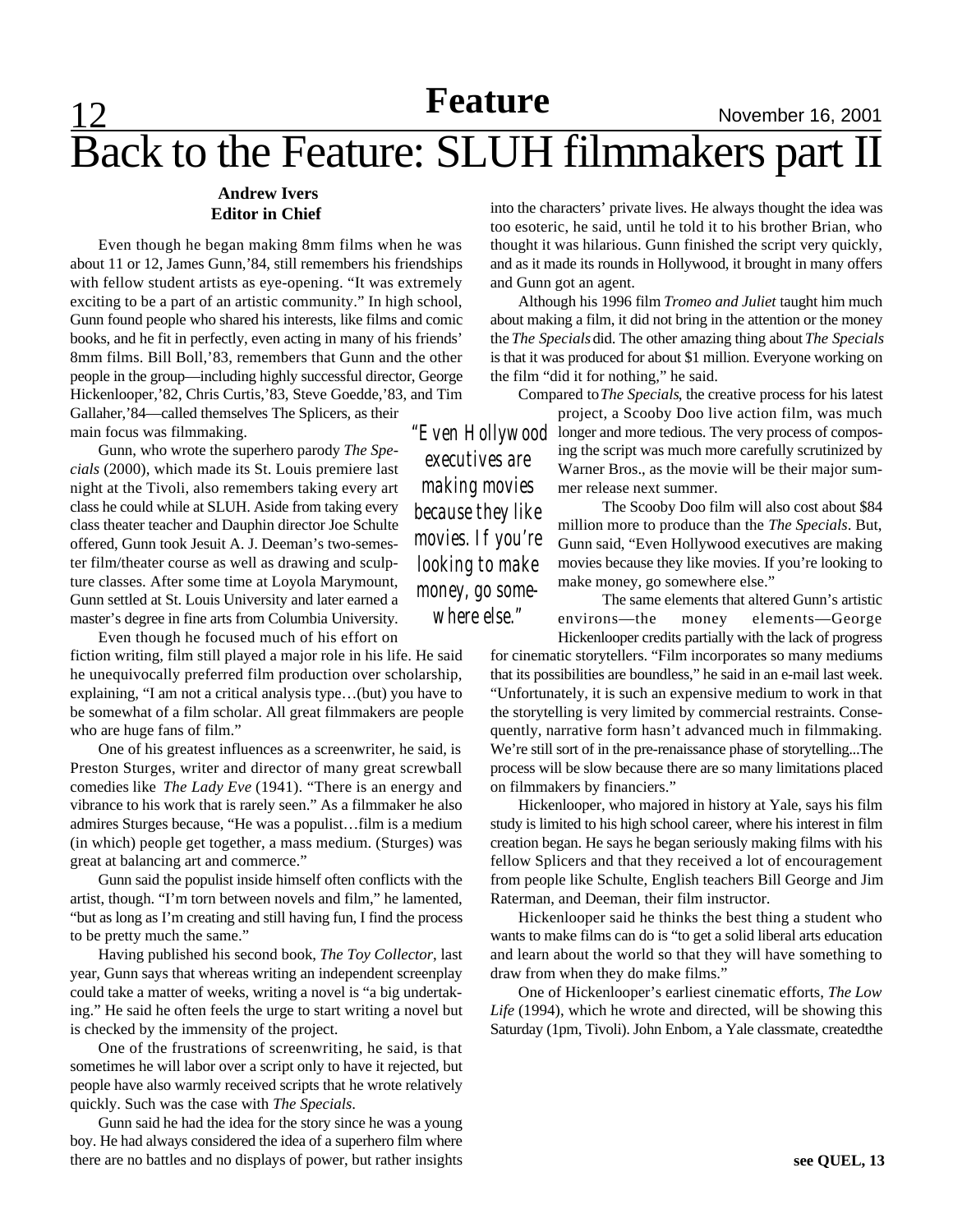## **News**

## November 16, 2001 **News** 13 SLUH FACUTLY VETERANS

**Tom Becvar (1971-'72)** drafted during Vietnam mathematical/statistics assistant general equipment testing- Fort Lee, VA weapons testing-Aberdeen Proving Grounds, MA

**Charles Busenhart (1969-71)** Marine Corps-Infantry (radio man) Legal Clerk, Court Reporter

**Brother Richard Witzofsky (1951-53)** served in Korea, near Suwan Military police-desk sargeant

#### **Daniel Shelburne (1968-70)**

'69-'70 in Vietnam Located near Ben Cat, Base Camp in Lai Khe Combat Engineer- Demolitions *P*

Wounded at least twice Earned Soldiers' Medal

**Raymond Manker (1964-68)** 13 months in Japan 8 months in Vietnam (Chu Lai) Marine Corps- Aviation Supply **Mark Tychonievich**

## QUEL

#### $($ from 12 $)$

story of a struggling young writer in Hollywood. "I completely rewrote the script," Hickenlooper said, "and created the Sean Astin character of Andy Mauer in order to give the film more of an emotional arc."

"(The story) is about cynical, jaded youth and I wanted to break that trap with a kind of hayseed-like character, based on two people I had known in my life."

Strongly influenced by eye-opening American filmmakers like Stanley Kubrick and Orsen Welles, it is no surprise that Hickenlooper thinks he may have been trying to "make an anti-generation-X statement...kind of throw a wrench into the snarky atmosphere that I find suffocating in the post modern world of hipsters."

"It is not your typical plot-driven star vehicle," he warned, "It is a plodding character piece and either you get it or you don't"

1st Infantry in Fort Riley, Kansas and Bavaria, Germany Field Artillery Unit- operation section (found targets for artilleries)

> **Al Teske (1970's)** MP in Vietnam

**Tom Brady (1953-55)** Korea Army Corps of Engineers- Combat Engineer (built bridges and roads)

## *rep*

St. Louis' **only** weekly high school newspaper.

# *N= ews*

*prepnews@sluh.org www.sluh.org*

## SPLAT IT

#### (from 6)

match 7-15, 10-15.

Kevin Moore, top seed and team motivator, won his match handily, as he easily took the Kirkwood number one out of the running, 15-3, 15-6. He described the confidence he has in the team this year, saying, "Considering our third seed Andy Schumert was injured and that we still beat Kirkwood, one of the best teams in the league, I think we'll probably have the strongest team in the league once Schumert is healthy." He also noted that some of the varsity players competed at a higher seed, and they either had close matches or won, which is a good sign for the Racquetbills this season.

Junior third-seed Chris Guilfoy, who moved up a spot to fill in for Schumert, played the final and deciding match of the night. At that point, both teams had each won three games, so that match was extremely important for the U. High. Playing strong and in control, Guilfoy won the

## FOOTBALL AWARDS

## SLUH ALL - MCC 2001

#### **1st Team**

Tim Boyce Dossie Jennings Chris Carter Stanford Richardson Brad Drakesmith Craig Schlapprizzi Chris Finney Adam Siebenman Alex Glennon John Stathopulos Joe Gilfoil Phineas Troy

#### **2nd Team**

Joe Devine Joe Neely Joe Finney John Niehoff Brad Johnson John Orbe Mike Klevorn Mike Pettit Chris Price

#### **Honorable Mention**

Nick Koenig Kevin Steffens Jack Pelikan

MCC Player of the Year: Chris Finney MCC Coach of the Year: Gary Kornfeld

#### **SLUH All-Academic**

| Chris Finney | John Niehoff       |
|--------------|--------------------|
| Joe Finney   | John Orbe          |
| Joe Gilfoil  | Jack Pelikan       |
| Brad Johnson | Mike Pettit        |
| Mike Klevorn | Chris Price        |
| Nick Koenig  | Craig Schlapprizzi |
| Joe Neely    | Adam Siebenman     |
| Phineas Troy |                    |

first game 15-11. During the second game, the Kirkwood player took his play up a notch, giving Guilfoy a tough game. Down 13-7, Guilfoy regrouped after a TO on his way to defeat the Pioneer 15-14, securing the 4-3 vicory for the Racquetbills.

Head coach Joe Koestner spoke strongly about his team's victory against Kirkwood. "The league has become significantly stronger ... this year's team is up to the challenge, and they are ready to take the challenge all the way to state."

The Racquetbills' next game is Tuesday, November 20, against MICDS. Summed up in two words by coach Koestner on the future success of this season: "WE'RE BACK!"